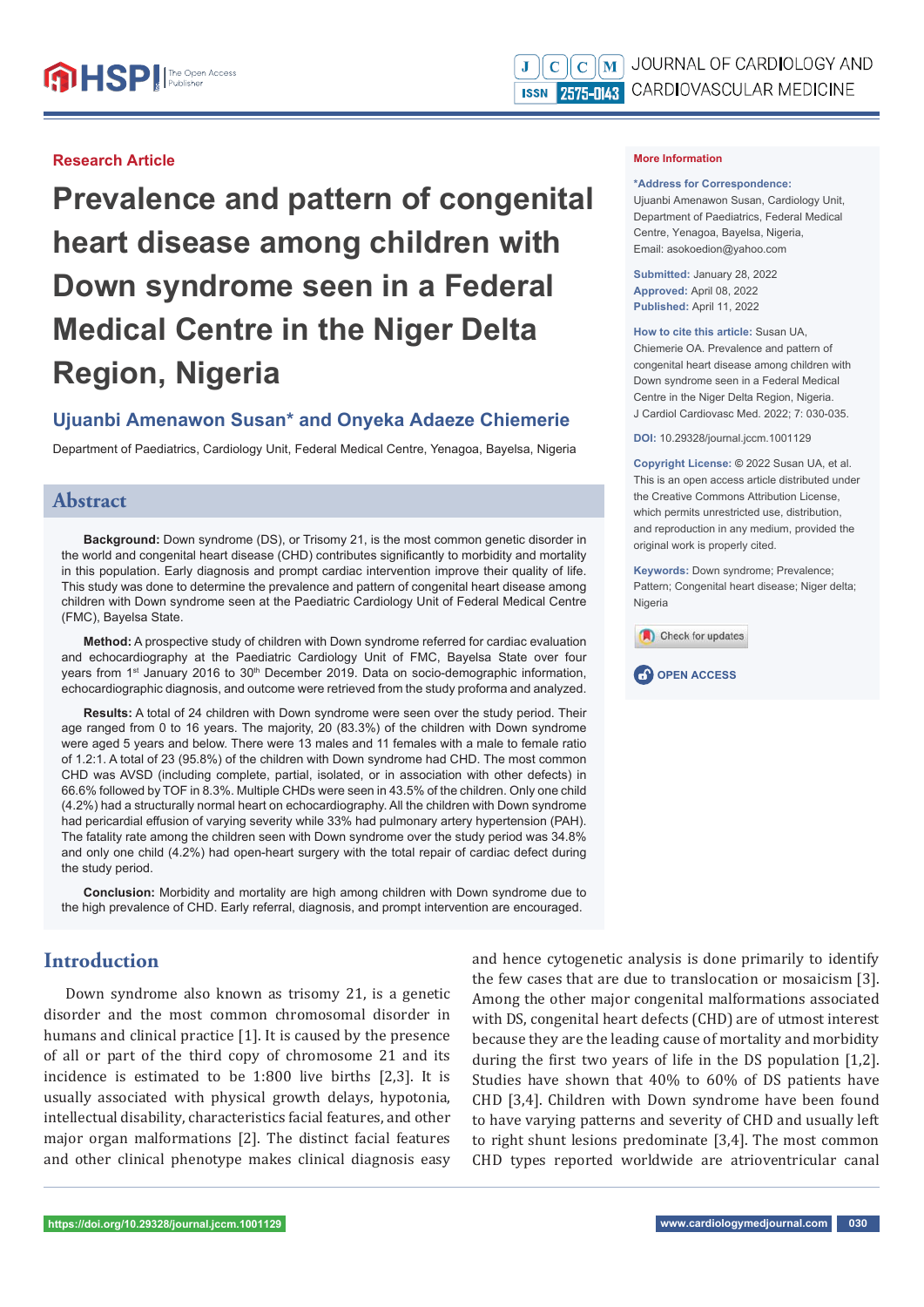

defects (AVSD), ventricular septal defects (VSD), patent ductus arteriosus, atrial septal defects (ASD), and tetralogy of Fallot in decreasing order [5-8]. It has been suggested that the profile and types of these CHDs are variable according to the different geographical areas around the world with multifactorial causes implicated. Available studies in Nigeria show a varying pattern of CHD among children with Down syndrome. Reports by Ekure, et al. [9] suggest that AVSD and VSD as the leading defects among DS children in Lagos. Okeniyi, et al. [10] reported AVSD and a combination of VSD and ASD as the commonest cardiac malformations among children with CHD in Ile-Ife. Asani, et al. [4] and Sadoh, et al. [11] in Kano and Edo respectively reported AVSD as the most commonest cardiac defect among children with Down syndrome in their studies. In contrast, Otaigbe, et al. [12] showed that PDA and ASD are the commonest cardiac lesions in children with Down syndrome in Port Harcourt. Pericardial effusion was reported to be common in children with Down syndrome in some studies [13]. The Knowledge of the prevalence and pattern of CHD in DS children, as well as the associated complications are important for early intervention. Timely intracardiac repair of cardiac abnormalities in Down syndrome children is crucial for their optimal survival and improvement in their quality of life. Although studies on the pattern of CHD have been done in some parts of Nigeria, no study has been carried out in Bayelsa State which is located in the southern region of the country. This study was therefore done, to determine the prevalence and echocardiographic pattern of congenital heart disease among children with Down syndrome seen at the Paediatric Cardiology Unit of Federal Medical Centre (FMC), Bayelsa State.

# **Methodology**

### **Study design and setting**

This was a prospective hospital-based descriptive study of children 16 yrs and below with phenotypic features of Down syndrome referred for echocardiographic evaluation at the Paediatric Cardiology Unit, Federal Medical Centre, Bayelsa State. The recruitment period was over 4 years from 1<sup>st</sup> January 2016 to 30<sup>th</sup> December 2019. Federal Medical Centre, Bayelsa State receives referrals from other hospitals and clinics in Bayelsa as well as neighboring states like Rivers State, Delta State, Edo State, and other parts of Nigeria. The hospital is also a designated cardiac screening center for an Italian Non-Governmental Organization (Pobis Open Heart International) that visits Nigeria twice yearly to perform free cardiac operations on children suitable for open-heart surgery.

### **Data collection**

All referred cases with phenotypic features suggestive of Down syndrome such as hypotonia, brachycephaly, small lowset ears, upslanting creases, and a gap between the first and second toes underwent full clinical assessment. Phenotypic

features of these children were used for the clinical diagnosis of Down syndrome and no cytogenetic analysis was done due to lack of facilities. All Down syndrome children referred to our center during the study period were included and children who did not have Down syndrome were excluded. Also, children with other genetic disorders or features that did not fit into Down syndrome were excluded.

The diagnosis of CHD was done using chest radiography, electrocardiography, center, and echocardiography. Echocardiography was carried out using SIEMENS cardiac ultrasound system, manufactured in December 2008. The machine has the facility for M-Mode, 2D, Colour flow mapping, and Doppler studies. All measurements were done using a Paediatric probe with a 6.5 MHZ sector transducer. Data of the study participants such as age, gender, nutritional status, socioeconomic class, clinical presentation, age of parents, birth order, types of CHD based on echocardiographic findings, and outcome were entered into a study proforma.

The socioeconomic class was determined using the methods described by Oyedeji, et al. [14]. The patients' weights were measured using a bassinet weighing scale for infants and a calibrated weighing scale for older children, using standard methods. The heights of the children were taken using a stadiometer to the nearest 0.1 cm while those less than 2 years old had their lengths taken with a non-elastic tape rule. Wasting was assessed using weight for length/height.

### **Statistical analysis**

Statistical analysis was performed using the Statistical Package for Social Sciences version 27 (IBM Corp., Armonk, NY, USA). Descriptive statistics for age, gender, and types of CHD were done and data was represented in frequency tables.

### **Ethical considerations**

This study was approved by the Hospital's Ethical Review Committee. Informed consent was given by the guardians of all the participants and none declined.

### **Results**

During the study period, a total of 24 children with clinical features suggestive of Down syndrome were seen in our hospital. Table 1 shows the Socio-demographic status of the 24 children with Down syndrome. Their age ranged from 0 to 16 years. A total of 20 (83.3%) of these children with Down syndrome were aged 5 years and below (Table 1). There were 13 males and 11 females with a male to female ratio of 1.2:1. All the children studied with Down syndrome were diagnosed based on clinical criteria.

The majority (58.3%) of the children with Down syndrome were born mainly to young mothers aged 35 years and below (Table 1). A total of 12 (50.0%) children with Down syndrome were fifth-born and above in the order of birth (Table 1).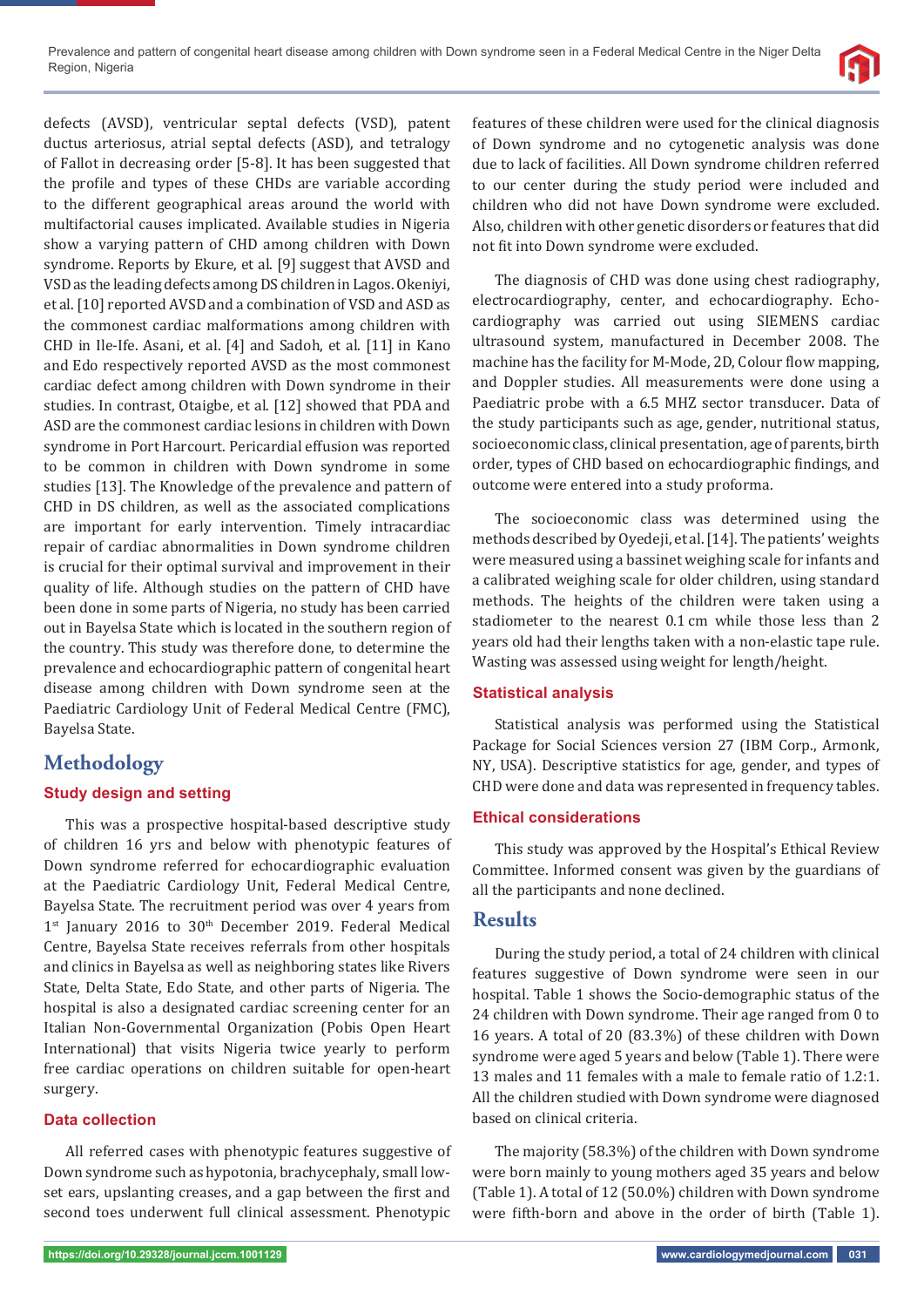

Most 15 (62.5%) of the children with Down syndrome had underweight malnutrition while 48.5% of the children were of low socioeconomic status (Table 1).

The frequency distribution of the reasons for referral including clinical findings and co-morbidities in the 24 children with clinical features of Down syndrome are shown in Table 2. The commonest reasons for referral were dysmorphic features suggestive of Down syndrome and varying cardiac symptoms. The most common clinical findings were cardiac murmur in 22 children (91.7%) followed by recurrent chest infection in 16  $(66.7%)$  children and by respiratory difficulty in  $14$  (58.3%) as shown in Table 2. Other clinical findings included cyanosis-hypoxia in 3 (12.5%) and heart failure in 13 (54.2%).

Table 3 depicts the Echocardiographic findings among the 24 children with Down syndrome. A total of 23 (95.8%) of the 24 children seen with Down syndrome had CHD. The most common CHD was AVSD (complete or partial; occurring

| Table 1: Socio-demographic Characteristics and Parental Age Group of the 24<br>Children with Down syndrome. |                  |                |           |
|-------------------------------------------------------------------------------------------------------------|------------------|----------------|-----------|
| <b>Characteristics</b>                                                                                      | <b>Male (13)</b> | Female (11)    | Total (%) |
| Age (Years)                                                                                                 |                  |                |           |
| < 5                                                                                                         | 12               | 8              | 20 (83.3) |
| $\ge 5 - 10$                                                                                                | $\mathbf{1}$     | $\overline{2}$ | 3(12.5)   |
| $\geq 10 - 16$                                                                                              | $\mathbf 0$      | $\mathbf{1}$   | 1(4.2)    |
| Socioeconomic Status                                                                                        |                  |                |           |
| High                                                                                                        | 3                | $\overline{2}$ | 5(20.8)   |
| Middle                                                                                                      | $\overline{4}$   | 4              | 8(33.4)   |
| Low                                                                                                         | 6                | 5              | 11 (45.8) |
| <b>Nutritional Status</b>                                                                                   |                  |                |           |
| Underweight                                                                                                 | 9                | 6              | 15(62.5)  |
| Normal weight                                                                                               | $\overline{2}$   | 2              | 4(16.7)   |
| Overweight                                                                                                  | $\overline{2}$   | 3              | 5(20.8)   |
| Maternal Age (Years)                                                                                        |                  |                |           |
| < 35                                                                                                        | 9                | 5              | 14(58.3)  |
| $\geq 35$                                                                                                   | $\overline{4}$   | 6              | 10 (41.7) |
| Paternal Age                                                                                                |                  |                |           |
| < 50                                                                                                        | 8                | 3              | 11(45.8)  |
| $\geq 50$                                                                                                   | 5                | 8              | 13 (54.2) |
| Order of Birth                                                                                              |                  |                |           |
| 1 <sup>st</sup>                                                                                             | 3                | 2              | 5(20.8)   |
| 2 <sub>nd</sub>                                                                                             | $\overline{2}$   | 1              | 3(12.5)   |
| 3rd                                                                                                         | $\overline{2}$   | 1              | 3(12.5)   |
| 4 <sup>th</sup>                                                                                             | $\mathbf{1}$     | 0              | 1(4.2)    |
| 5 <sup>th</sup> and above                                                                                   | 5                | $\overline{7}$ | 12(50.0)  |

| <b>Table 2:</b> Reasons for Referral of the 24 Children with Down syndrome. |            |                |  |
|-----------------------------------------------------------------------------|------------|----------------|--|
| <b>Reasons For Referral</b>                                                 | Number (N) | Percentage (%) |  |
| Dysmorphysm with other symptoms**                                           | 21         | 87.5           |  |
| Dysmorphysm only                                                            | 3          | 12.5           |  |
| Cardiac murmur                                                              | 22         | 91.7           |  |
| Failure to thrive                                                           | 13         | 54.2           |  |
| Recurrent chest infection                                                   | 16         | 66.7           |  |
| Respiratory difficulty                                                      | 14         | 58.3           |  |
| Cyanosis-hypoxia                                                            | 3          | 12.5           |  |
| Heart failure                                                               | 13         | 54.2           |  |
| ** Maiority of the children had multiple reasons for referral.              |            |                |  |

\*\* Majority of the children had multiple reasons for referral.

solitarily or in combinations) in 66.6% as shown in Table 3. Multiple CHDs were seen in 43.5% of the children. The commonest cyanotic CHD was TOF (8.7%). Only one (4%) child had a structurally normal heart on echocardiography. The majority of the children 19 (79.1%) with CHD were aged less than one year.

Cardiac and non-cardiac complications as seen in the 24 children studied with Down syndrome are shown in Table 4. Complications directly related to the underlying Down syndrome or with the associated cardiac defects were common. All the children including the one with structurally normal heart had pericardial effusion of varying severity on echocardiography. As presented in Table 4, malnutrition was detected in 15 (62.5%) of the children with Down syndrome, especially in those with complex CHD such as complete AVSD. Pulmonary hypertension was observed in 8 (33.3%) of the children with CHD on echocardiography. The abnormalities most frequently associated with pulmonary hypertension were AVSD at an early age, seen in 6 children (25%).

Table 5 shows the outcome of the 24 children with Down

| <b>Pattern of Congenital Heart Defects</b>                 |   | <b>Number of Cases</b><br><b>Males Females</b> | <b>Total</b>   | Percentage<br>(%) |
|------------------------------------------------------------|---|------------------------------------------------|----------------|-------------------|
| Complete AVCD                                              | 4 | 5                                              | 9              | 37.5              |
| Complete AVCD, OS ASD                                      |   | $\overline{2}$                                 | 3              | 12.5              |
| Complete AVCD, Common Atrium,<br>Common AV Valve, PDA, PAH |   |                                                | $\overline{2}$ | 8.3               |
| Complete AVCD, PDA, PAH                                    | 0 | $\mathfrak{p}$                                 | $\mathfrak{p}$ | 8.3               |
| <b>TOF</b>                                                 | 2 | 1                                              | 2              | 8.3               |
| Subaortic VSD, OS ASD                                      | 1 | O                                              | 1              | 4.2               |
| OS ASD, PDA, Subaortic Stenosis                            |   | 0                                              |                | 4.2               |
| Isolated OS ASD                                            | 0 |                                                |                | 4.2               |
| <b>Isolated PDA</b>                                        | O | 1                                              | 1              | 4.2               |
| OS ASD, PM VSD, PDA                                        |   | $\Omega$                                       |                | 4.2               |
| <b>SNH</b>                                                 |   | O                                              |                | 4.2               |

VSD: Ventricular Septal Defect; ASD: Atrial Septal Defect; AVSD: Complete Atrioventricular Septal Defect; PDA: Patent Ductus Arteriosus; OS: Ostium Secundum; PM: Perimembranous; PAH: Pulmonary Artery Hypertension; TOF: Tetralogy Of Fallot; SNH: Structurally Normal Heart

| <b>Table 4:</b> Complications observed among the 24 Children with Down syndrome. |                  |                |  |
|----------------------------------------------------------------------------------|------------------|----------------|--|
| <b>Complications</b>                                                             | <b>Frequency</b> | Percentage (%) |  |
| Pulmonary hypertension                                                           | 8                | 33.3           |  |
| Pericardial effusion                                                             | 24               | 100            |  |
| Heart failure                                                                    | 13               | 54.2           |  |
| Infective endocarditis                                                           |                  | 4.2            |  |
| Malnutrition                                                                     | 15               | 62.5           |  |
| Multiple complications                                                           | 5                | 20.8           |  |

| Table 5: Outcome of the Children with Down syndrome and CHD. |                               |                |  |
|--------------------------------------------------------------|-------------------------------|----------------|--|
| <b>Outcome</b>                                               | <b>Number of Patients (%)</b> | Percentage (%) |  |
| Death                                                        | 8                             | 34.8           |  |
| Lost to Follow Up                                            | 6                             | 26.0           |  |
| Follow Up/Awaiting Surgery                                   | 4                             | 17.4           |  |
| Follow Up /Inoperable                                        | 2                             | 8.7            |  |
| <b>DAMA</b>                                                  | 2                             | 8.7            |  |
| Surgery                                                      |                               | 4.3            |  |
| DAMA: Discharge Against Medical Advise                       |                               |                |  |

DAMA: Discharge Against Medical Advice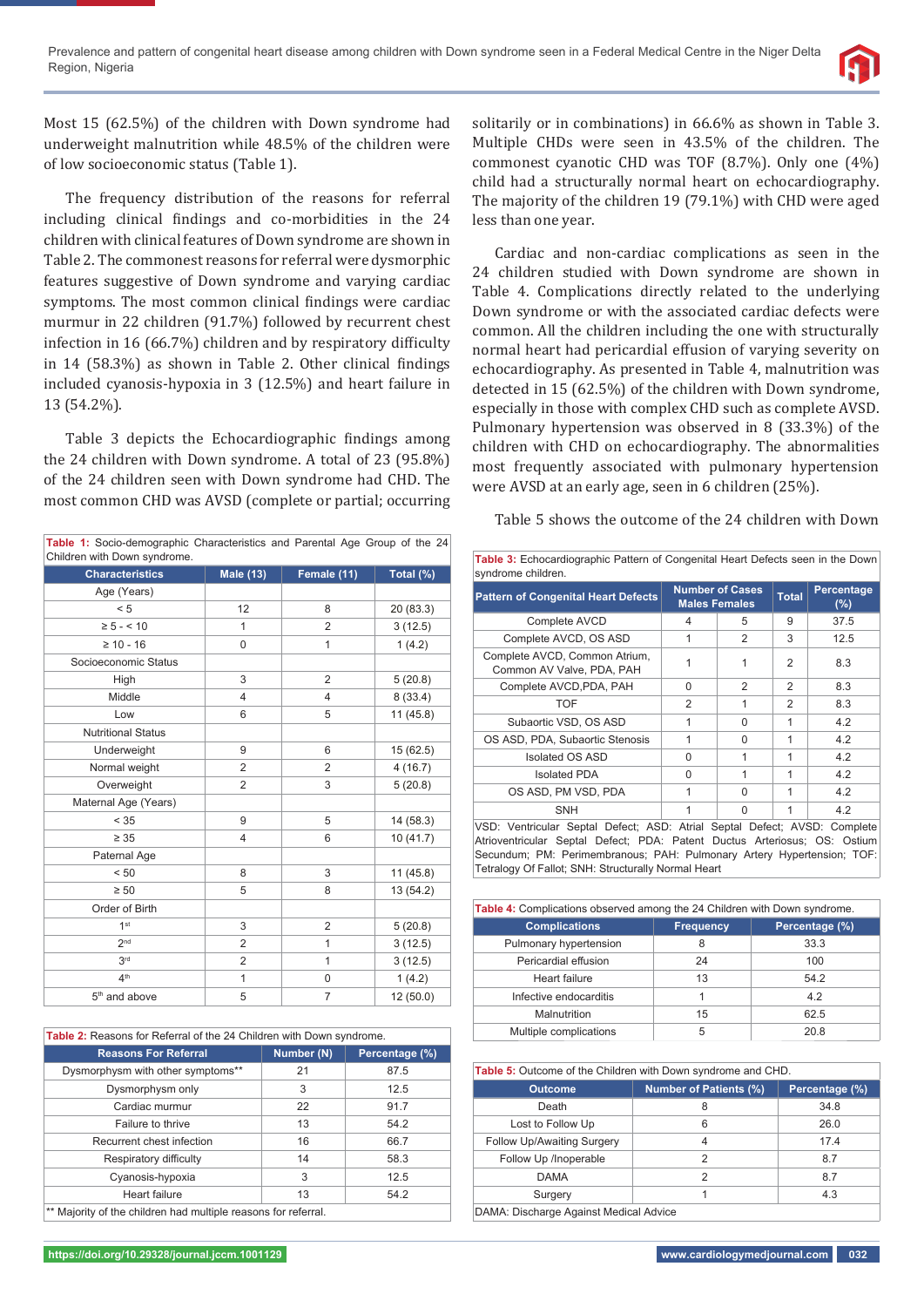syndrome. The fatality rate among the children seen with Down syndrome over the study period was 33.3% and only one child had open-heart surgery with the total intracardiac repair of cardiac defect during the study period (Table 5). Of the children that died, 6 (75%) were children with complex complete AVSD. Two (8.7%) of the children with Down syndrome were discharged against medical advice by their parents to seek alternative care (spiritual and traditional care). Additionally, another 2 (8.7%) of the children with Down syndrome had inoperable cardiac defects due to severe pulmonary hypertension and are on follow-up with medical therapy.

## **Discussion**

The prevalence of congenital heart disease among children seen with Down syndrome in our center is very high (95.8%), and much higher than the 40% to 60% described in incidence studies globally [7-9,15,16]. The prevalence reported in this study is also higher than the prevalence of 79.7% and 77.1% reported in the studies by sadoh, et al. [11] in Benin and Asani, et al. [4] in Kano both in Nigeria but lower than the prevalence of 100% reported by Otaigbe, et al. [12] in Port Harcourt, Nigeria. The very high prevalence in our study can be attributed to the fact that the study was performed in a referral and cardiac screening center in the southern region of Nigeria. Additionally, in our study, referral for echocardiography was based on the suspicion of a possible cardiac defect in the affected children.

Down syndrome is associated with maternal ages at the extremes of their childbearing period [17]. In our study, Down syndrome was most frequent among mothers younger than 35 years. This is consistent with previous studies that have shown a higher prevalence of Down syndrome in children born to younger mothers [12,18]. The occurrence of a growing number of children with Down syndrome born to younger mothers presents a strong reason for advocating Down syndrome screening for pregnant mothers as is done in some other countries [19,20]. There are factors that may militate against a successful screening program in our country. The fact that it is expensive and may be beyond the reach of the majority of Nigerians; however the cumulative cost of caring for a Down syndrome child certainly outweighs the cost of screening [21]. Another major factor in managing the outcome of a positive screening result. Nigerian couples may be unlikely and unwilling to accept the termination of pregnancies because of their religious and traditional beliefs.

The majority of the children with Down syndrome in this study were underweight. This may be due to the fact that the prevalence of CHD was high in this study and the majority of the CHD were shunt lesions that could lead to recurrent pneumonia and heart failure. The high prevalence of underweight children with Down syndrome demonstrated in our study is similar to the findings from the studies done in Brazil [22] and other parts of Nigeria where underweight malnutrition was a common occurrence [10-12].

The majority of our patients were diagnosed with congenital heart disease during the first year of life (79.1%). This is probably because of the phenotypic features of these children with Down syndrome and our hospital is a cardiac screening center with well-established obstetric and delivery facilities. Diagnosis of Down syndrome in our study was based on clinical criteria and cytogenetic analysis was not performed due to the non-availability of such services in our center and the high cost of sending samples to other centers and abroad for analysis. This was a limitation in our study.

Complete atrioventricular septal defects either occurring in isolation or in combination with other cardiac defects such as ostium Secundum atrial septal defect, ventricular septal defect, and patent ductus arteriosus accounted for 58.3% of the cardiac abnormalities observed in Down syndrome in our study. Cyanotic CHD- Tetralogy of Fallot was the most common isolated cardiac defect (8.3% of the total). Ventricular septal defect of the perimembranous type in combination with PDA was seen in 4.1%. Isolated ostium secundum ASD, as well as isolated PDA, were seen in another 4.1% of the children in our series. It is noteworthy that a similar trend of a higher proportion of complete AVSD among Down syndrome children was reported in the studies by Asani, et al. [4] in Kano, Nigeria, Benhaourech, et al. [16] in Morocco, Boussouf, et al. [17] in Algeria, and Nisli, et al. [23] in Turkey. The pattern of CHD reported in our study however contrasts the findings from the study by de Reuben Figueroa, et al. [24] in Mexico in which Atrial septal defect, VSD, and PDA accounted for 90% of the cardiac abnormalities observed among children with Down syndrome. Also, in contrast to our study Otaigbe, et al. [12] in Port Harcourt, Nigeria found that Patent ductus arteriosus, occurring solitarily or in combination with other defects was the commonest cardiac defect followed by ventricular septal defects in their study. There is still no clear explanation for this variation in the patterns of CHD observed worldwide or even within the same region. Genetic factors, specific embryological mechanisms, and cell characteristics that determine the type of cardiac malformation [25], ethnic, geographic, and sociodemographic factors may also influence the formation of these cardiac abnormalities in children with Down syndrome.

The atrioventricular septal defect was associated with a poor prognosis in 75% of affected children in our study, This is because complete correction is required before the age of six months to avoid residual lesions (most frequently left atrioventricular valve regurgitation) and because the high incidence of associated pulmonary hypertension in these subsets of children with Down syndrome [26,27]. Children with Down syndrome with an associated heart defect(s) often have an increased risk of pulmonary vascular resistance and develop considerable pulmonary vascular injury at early ages; thus, AVSD has a good prognosis in patients who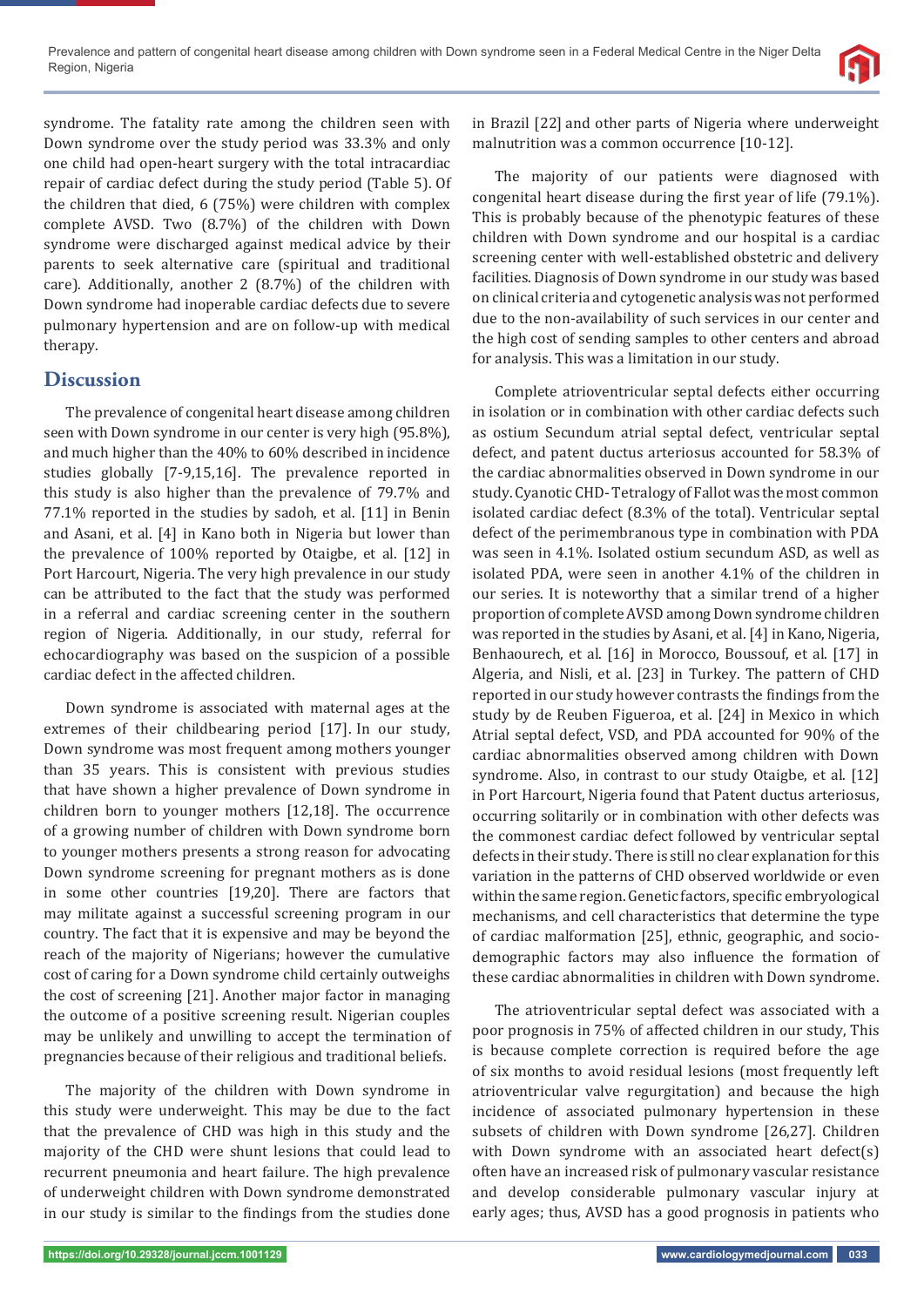

receive early surgical treatment [28].Also because of inherent lung parenchymal issues and sleep apnoea in children with Down syndrome progression to pulmonary vascular disease is common [29]. However, when the associated heart abnormalities are left-to-right shunts (as seen in some of our cases), the prognosis is more favorable than when there is associated AVSD, which is linked with pulmonary hypertension, a condition commonly associated with high mortality [29].

It is noteworthy that all the children with Down syndrome seen in our study had pericardial effusion of various magnitudes (mild to severe). This is similar to what was previously reported by Concolino, et al*.* [13]. The reason for this occurrence is generally unknown. However, it could be due to the effect of heart failure, viral infections, and the presence of hypothyroidism in Down syndrome children. Interestingly, none of the children with Down syndrome with pericardial effusion in our study presented with cardiac tamponade.

The clinical course of Down syndrome in children with cardiac defects and the outcome of medical or surgical treatment is more favorable when the condition is detected early and pulmonary hypertension averted. In our study, however, due to late presentation, only a few were amenable to surgery, while others either succumbed or were inoperable. The fatality rate among children with Down syndrome resulting from congenital heart defects was 33.3% in our study. This is in tandem with what was previously reported in other studies in Nigeria [4,9,10,12,30]. Additionally, although the rate of discharge against medical advice in our study was not too alarming, it is usually a source of concern because, most of the children in this category with severe cardiac defects are often left to die at home out of ignorance, traditional and spiritual beliefs even with early detection and chances of timely intervention. The children lost to followup in this study were those with inoperable cardiac defects with complications needing frequent hospitalization. The parents had born out and were probably unwilling to continue care. Follow-up calls to the parents were unanswered and unreturned.

It is important for medical practitioners, especially health care personnel who sometimes care for and manage children with Down syndrome to be aware of the factors related to a poor clinical course in those with cardiac defects. This will enable early referral to a cardiologist for prompt diagnosis and the initiation of medical or surgical treatment as soon as possible. This will go a long way in reducing the morbidity and mortality found in Down syndrome children with heart disease.

# **Conclusion**

The prevalence of congenital heart disease in children with Down syndrome was high in our series (95.8%). The complex atrioventricular septal defect was found in 58.3% of our Down syndrome children with CHD. Pulmonary hypertension was a frequent complication that occurred most often in children with AVSD. Mortality was relatively high at 33.3%. The high prevalence of CHD among children with Down syndrome underscores the need for early referral, diagnosis, and prompt intervention to improve their quality of life. Routine cardiac evaluation for children with features suggestive of Down syndrome in the first few weeks of life is encouraged.

# **Acknowledgment**

The authors gratefully acknowledge the House Officers who did a rotation in the Paediatric Cardiology unit during the study period and assisted in entering some of the data in the study proforma.

## **References**

- 1. Spicer RL. Cardiovascular disease in Down syndrome. Pediatr Clin North Am. 1984; 31: 1331-1343. **PubMed:** https://pubmed.ncbi.nlm.nih.gov/6239137/
- 2. Hoffman JIE, Kaplan S. The incidence of congenital heart disease. J Am College Cardiol. 2002; 39: 1890–900. **PubMed:** https://pubmed.ncbi.nlm.nih.gov/12084585/
- 3. Lacro RV. Dysmorphology and genetics. In: Keane JF, Lock JE, Fyler DC, editors. Nadas′ Pediatric Cardiology. UK: Elsevier; 2007: 49-72.
- 4. Asani M, Aliyu I, Also U. Pattern of congenital heart diseases among children with Down syndrome seen in Aminu Kano Teaching Hospital, Kano, Nigeria. Niger J Basic Clin Sci. 2013; 10: 57-59.
- 5. Ko JM. Genetic syndromes associated with congenital heart disease. Korean Circ J. 2015; 45: 357-361. **PubMed:** https://pubmed.ncbi.nlm.nih.gov/26413101/
- 6. Freeman SB, Taft LF, Dookey KJ, Allran K, Sherman SL, et al. Population based study of congenital heart disease in Down syndrome. Am J Med Genet. 1998; 80: 213-217. **PubMed:** https://pubmed.ncbi.nlm.nih.gov/9843040/
- 7. Wells GL, Baker SE, Finley SC, Colvin EV, Finley WH. Congenital heart disease in infants with Down syndrome. South Med J 1994; 87: 724-727. **PubMed:** https://pubmed.ncbi.nlm.nih.gov/8023205/
- 8. Cleves MA, Hobbs CA, Cleves PA, Tilford JM, Bird TM, et al. Congenital defects among live born infants with Down syndrome. Birth Defects Res A Clin Mol Teratol. 2007; 79: 657-663. **PubMed:** https://pubmed.ncbi.nlm.nih.gov/17696161/
- 9. Ekure EN, Animashaun A, Bastos M, Ezeaka VC. Congenital heart disease associated with identified syndromes and other extra cardiac congenital malformations in children in Lagos. West Afr J Med. 2009; 28: 33-37.
	- **PubMed:** https://pubmed.ncbi.nlm.nih.gov/19662743/
- 10. Okeniyi JA, Onakpoya UU, Samuel I, Adegoke OT, Okolugbo J. Spectrum of congenital heart disease in children with Down syndrome in Ile-Ife Nigeria. Curr Paediatr Res. 2017; 21: 410-415.
- 11. Sadoh WE, EKI-Udoko FE, Isah IA. Profile of clinical features, congenital heart disease and other comorbidities in children with Down syndrome in a tertiary care centre in Nigeria. Sri Lanka J Child Health. 2018; 47: 50-55.
- 12. Otaigbe BE, Tabansi PN, Agbedeyi GO. Pattern of congenital heart defects in children with down syndrome at the University of Port Harcourt Teaching Hospital, Port Harcourt. Niger J Paed. 2012; 39: 164-167.
- 13. Concolino D, Pascuzzi A, Pietragalla E, Lia R, Canepa S, et al. High prevalence of isolated pericardial effusion in down syndrome. Am J